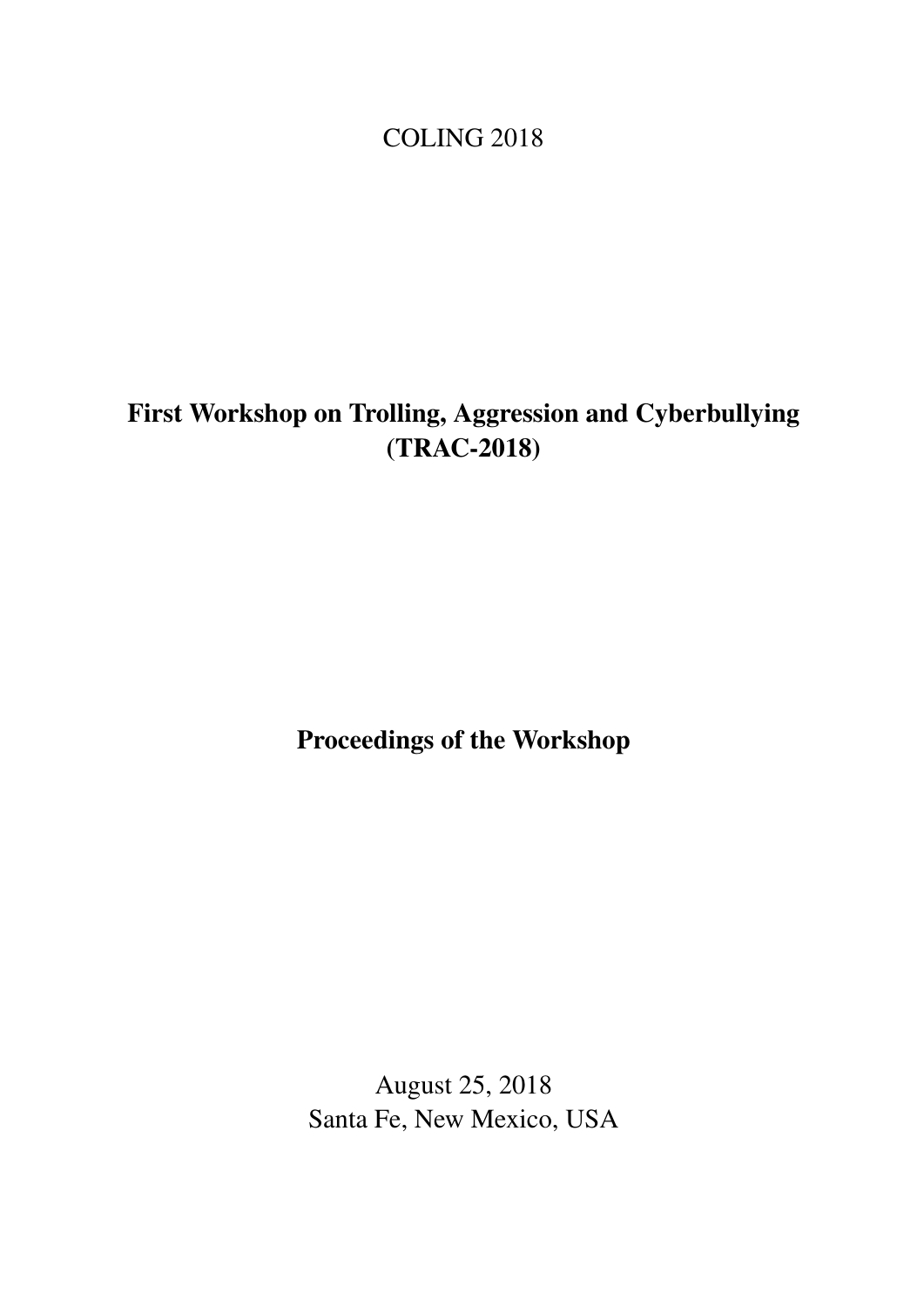Copyright of each paper stays with the respective authors (or their employers).

ISBN 978-1-948087-60-5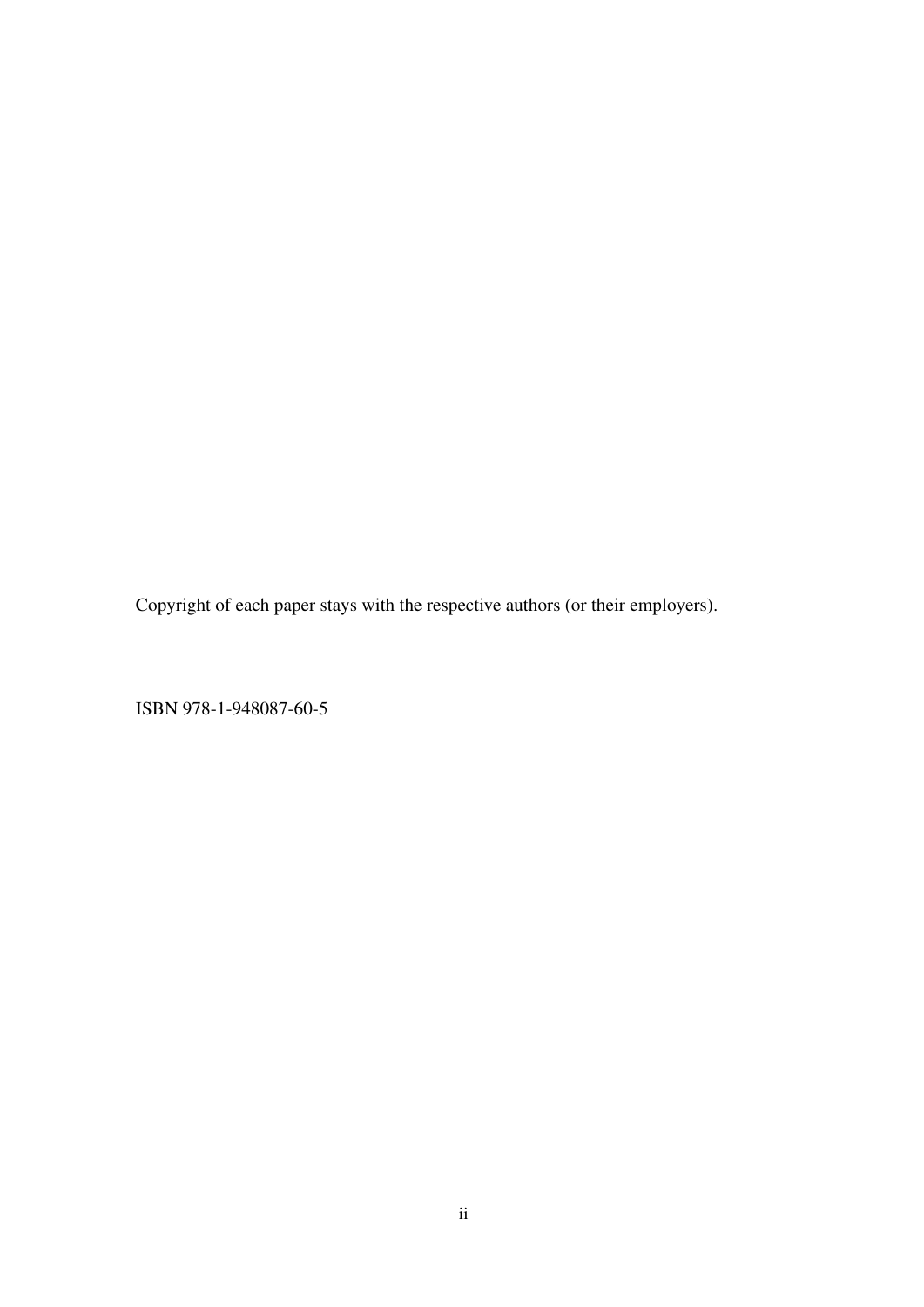## Introduction

In the last few years, we have witnessed a gradual shift from largely static, read-only web to quickly expanding user-generated web. There has been an exponential growth in the availability and use of online platforms where users can post their own content. A major part of these platforms include social media websites and apps, blogs, Q&A forums and several similar platforms. All of these are almost exclusively user-generated websites. In all of these platforms and forums, humongous amount of data is created and circulated every minute. It has been estimated that there has been an increase of approximately 25% in the number of tweets per minutes and 22% increase in the number of Facebook posts per minute in the last 3 years. It is posited that approximately 500 million tweets are sent per day, 4.3 billion Facebook messages are posted and more than 200 million emails are sent each day, and approximately 2 million new blog posts are created daily over the web<sup>1</sup>. There is no such a thing as a 'consolidated figure' of the number of comments and opinion generated on websites worldwide, but it can be safely assumed that such a figure would be staggering.

As the number of people and this interaction over the web has increased, incidents of aggression and related activities like trolling, cyberbullying, flaming, hate speech, etc. have also increased manifold across the globe. The reach and extent of Internet has given such incidents unprecedented power and influence to affect the lives of billions of people. It has been reported that such incidents of online aggression and abuse have not only created mental and psychological health issues for web users, but they have in fact forced many people to change things in their daily lives, spanning deactivating accounts to instances of self-harm and suicide. Thus, incidents of online aggressive behaviour have become a major source of social conflict, with a potential of forming criminal activity. Therefore, it is a timely task for researchers and stakeholders to create preventive measures to safeguard the interests of web users, and to contribute to the maintenance of the civility of the online space in a more general sense.

This workshop focusses on the phenomena of online aggression, trolling, cyberbullying and other related phenomena, in both text (especially social media) and speech. The organisers aim to create a platform for academic discussions on this phenomena, based on previous joint work that they have done as part of a project funded by the British Council. We are particularly interested in promoting conversations dedicated to the automatic detection of aggression in both speech and text, that is, we hope that our workshop will not only be purely academic by nature but it will also generate real-life solutions to tackle the phenomena studied. As such the workshop also includes a shared task on 'Aggression Identification'. The task is to develop a classifier that could make a 3-way classification in between 'Overtly Aggressive', 'Covertly Aggressive' and 'Non-aggressive' text data. We made available a dataset of 15,000 aggressionannotated Facebook Posts and Comments each in Hindi (in both Roman and Devanagari script) and English for training and validation. Additional data for testing was released at a later date.

Both the workshop and the shared task received a very encouraging response from the community. There were more than 130 registrations for the shared task. Out of these, 30 teams submitted their systems. The proceedings include 18 system description papers that were finally submitted by the authors. In addition to this, the workshop also includes 5 regular papers presented in the workshop.

We would like to thank all the authors for their submision and members of the Program Committee for their invaluable efforts in reviewing and providing feedback to all the papers. We would also like to thank all the members of the Organising Comittee who have helped immensely in various aspects of the organisation of the workshop and the shared task.

<sup>1</sup> Source: https://www.gwava.com/blog/internet-data-created-daily/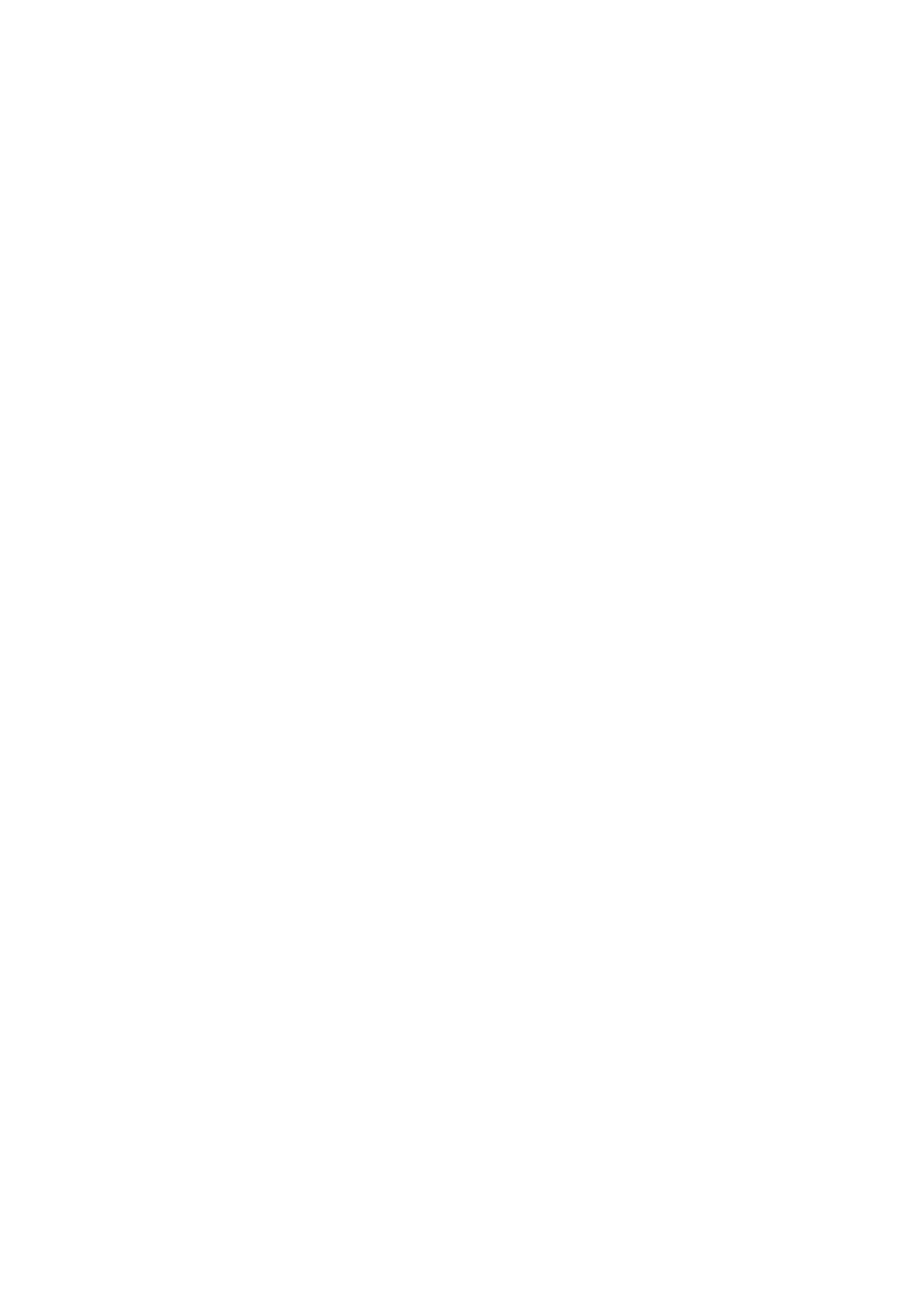#### Workshops Chairs

Ritesh Kumar, Dr. Bhimrao Ambedkar University, India Daniel Kadar, Research Institute for Linguistics, Hungarian Academy of Sciences, Hungary

### Organising Committee

Ritesh Kumar, Dr. Bhimrao Ambedkar University, India Daniel Kadar, Research Institute for Linguistics, Hungarian Academy of Sciences, Hungary Atul Kr. Ojha, Jawaharlal Nehru University, India Bornini Lahiri, Jadavpur University, India Marcos Zampieri, University of Wolverhampton, United Kingdom Mayank, Jawaharlal Nehru University, India Shervin Malmasi, Harvard Medical School, United States Abdul Basit, Dr. Bhimrao Ambedkar University, India Deepak Alok, Rutgers University, United States

### Shared Task Organising Committee

Ritesh Kumar, Dr. Bhimrao Ambedkar University, India Atul Kr. Ojha, Jawaharlal Nehru University, India Marcos Zampieri, University of Wolverhampton, United Kingdom Shervin Malmasi, Harvard Medical School, United States

### **Editors**

Ritesh Kumar, Dr. Bhimrao Ambedkar University, India Atul Kr. Ojha, Jawaharlal Nehru University, India Marcos Zampieri, University of Wolverhampton, United Kingdom Shervin Malmasi, Harvard Medical School, United States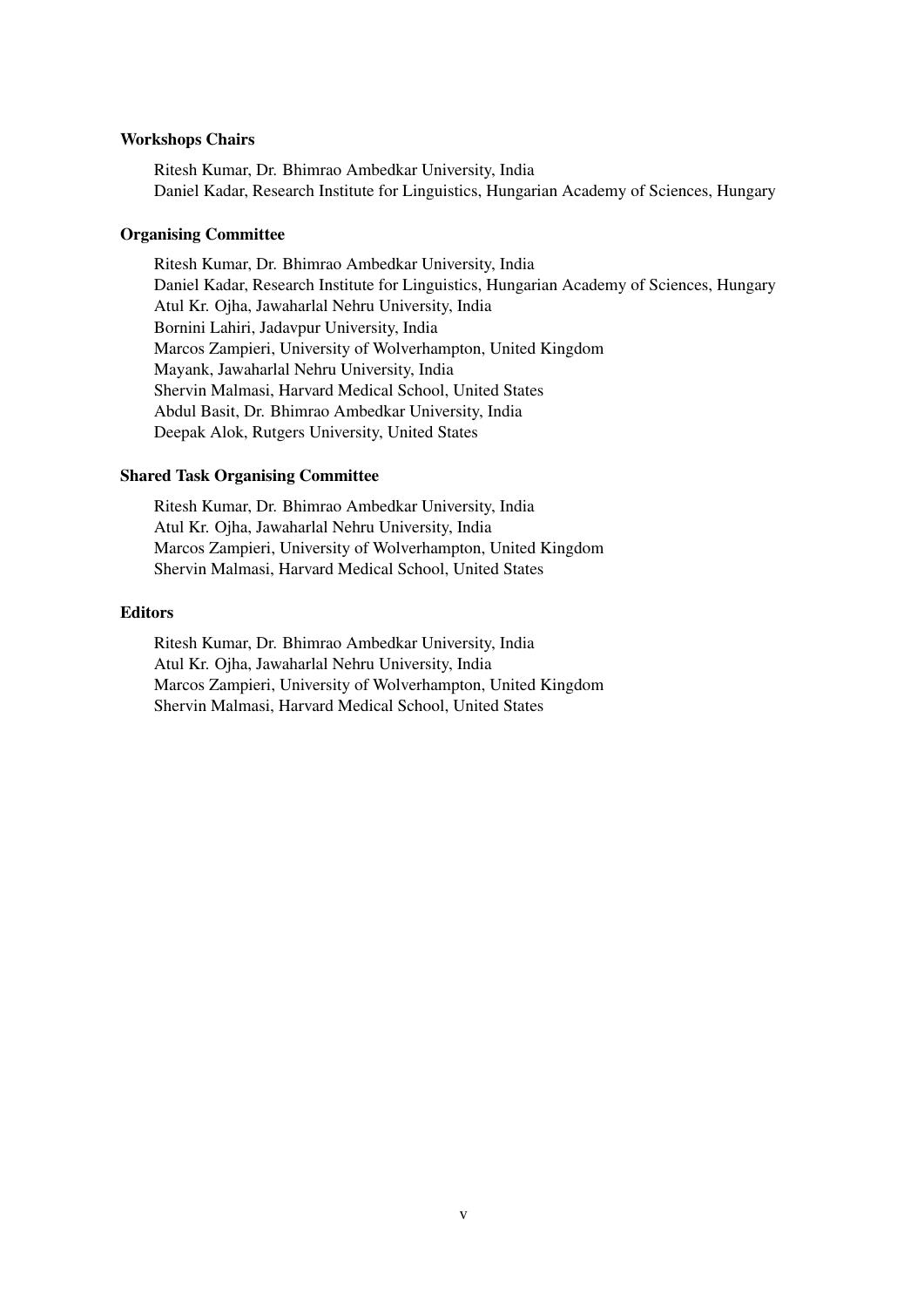### Programme Committee

A. Seza Doğruöz, Tilburg University, Netherlands Adrián Pastor López Monroy, University of Houston, USA Amitava Das, IIIT-Sri City, India Asif Ekbal, IIT-Patna, India Atul Kr. Ojha, JNU, New Delhi, India Bruno Emanuel Martins, University of Lisbon, Portugal Cheng-Te Li, National Cheng Kung University, Taiwan Chuan-Jie Lin, National Taiwan Ocean University, Taiwan Claudia Peersman, Lancaster University, UK Cynthia van Hee, LT3, Ghent University, Belgium Danilo Croce, University of Roma, Italy Dennis Tenen, Columbia University, USA Elizabeth Losh, William and Mary College, USA Els Lefever, LT3, Ghent University, Belgium Erik Velldal, University of Oslo, Norway Eshwar Chandresekharan, Georgia Tech, USA Fumito Masui, Kitami Institute of Technology, Japan Girish Nath Jha, Jawaharlal Nehru University, India Haris Papageorgiou, ATHENA Research and Innovation Center, Greece Hugo Jair Escalante, INAOE, Mexico Ingmar Weber, Qatar Computing Research Institute, Qatar Jen Golbeck, University of Maryland, USA Jacqueline Wernimont, Arizona State University, USA Kalika Bali, MSRI Bangalore, India Lee Gillam, University of Surrey, UK Liang-Chih Yu, Yuan Ze University, Taiwan Libby Hemphill, University of Michigan, USA Lun-Wei Ku, Academia Sinica, Taiwan Mainack Mondal, University of Chicago, USA Manuel Montes-y-Gómez, INAOE, Mexico Marco Guerini, Fondazione Bruno Kessler, Trento Marcos Zampieri, University of Wolverhampton, UK Matthew Fuller, University of London, UK Michael Wiegand, Saarland University, Germany Michael Paul, University of Colorado Boulder, USA Min-Yuh Day, Tamkong University, Taiwan Ming-Feng Tsai, National Chengchi University, Taiwan Monojit Choudhury, MSRI Bangalore, India Michal Ptaszynski, Kitami Institute of Technology, Japan Nemanja Djuric, Uber ATC, USA Pawan Goyal, IIT-Kharagpur, India Pete Burnap, Cardiff University, UK Preslav Nakov, Qatar Computing Research Institute, Qatar Ritesh Kumar, Dr. B. R. Ambedakar University, India Roman Klinger, University of Stuttgart, Germany Ruifeng Xu, Harbin Institute of Technology, China Saptarshi Ghosh, IIT-Kharagpur, India Sara E. Garza, Universidad Autónoma de Nuevo León (UANL), Mexico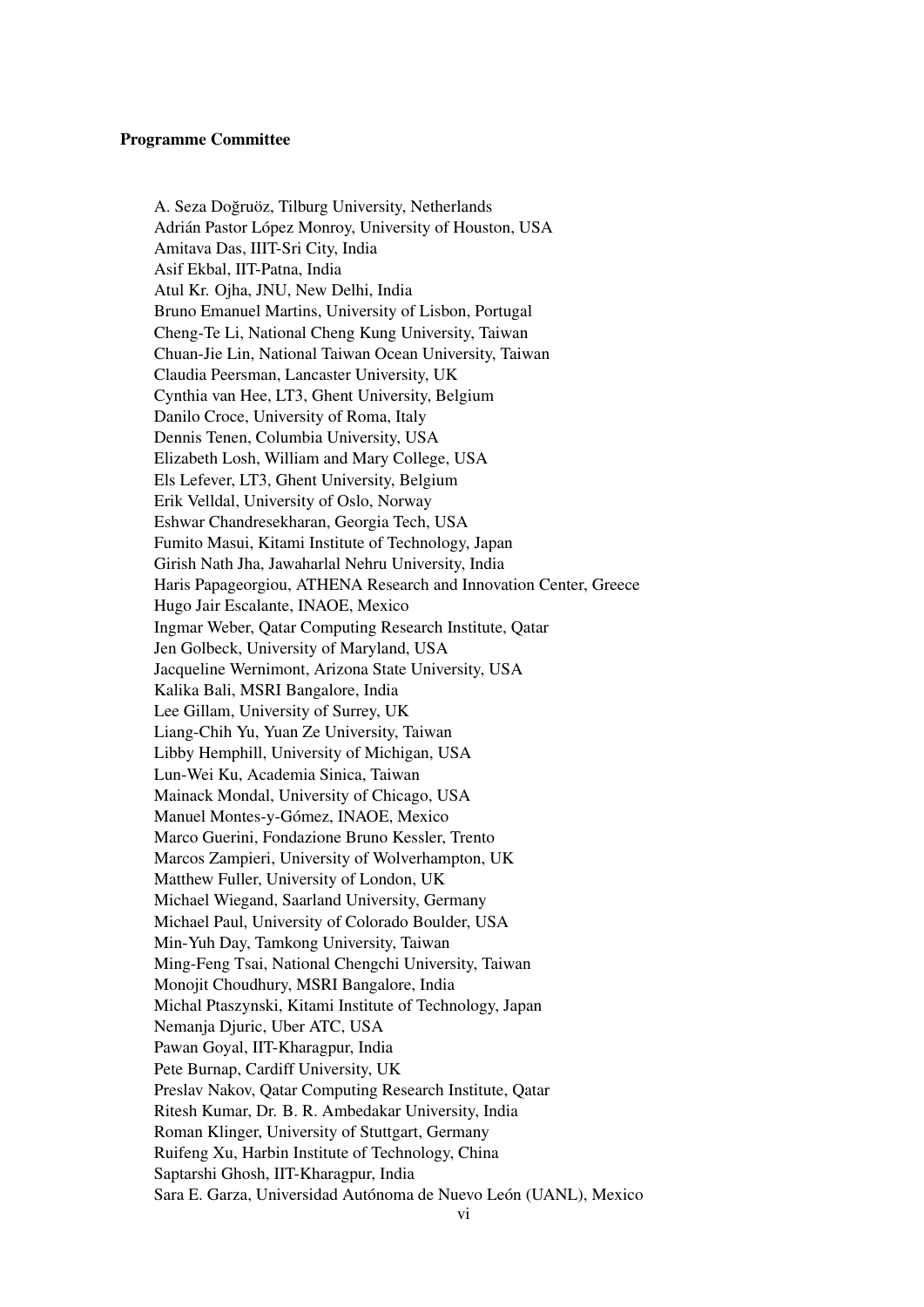Shervin Malmasi, Harvard Medical School, USA Thamar Solorio, University of Houston, USA Thiago Galery, DBpedia Association and Idio, London, UK Veronique Hoste, LT3, Ghent University, Belgium Vladan Radosavljevic, Temple University, USA William Wang, University of California-Santa Barbara, USA Xavier Tannier, Université Paris-Sud, LIMSI, CNRS, France Ye Tian, Amazon Cambridge Development Centre (Alexa), UK Yelena Mejova, Qatar Computing Research Institute, Qatar Zeerak Waseem, University of Sheffield, UK Zhunchen Luo, China Defense Science and Technology Information Center, China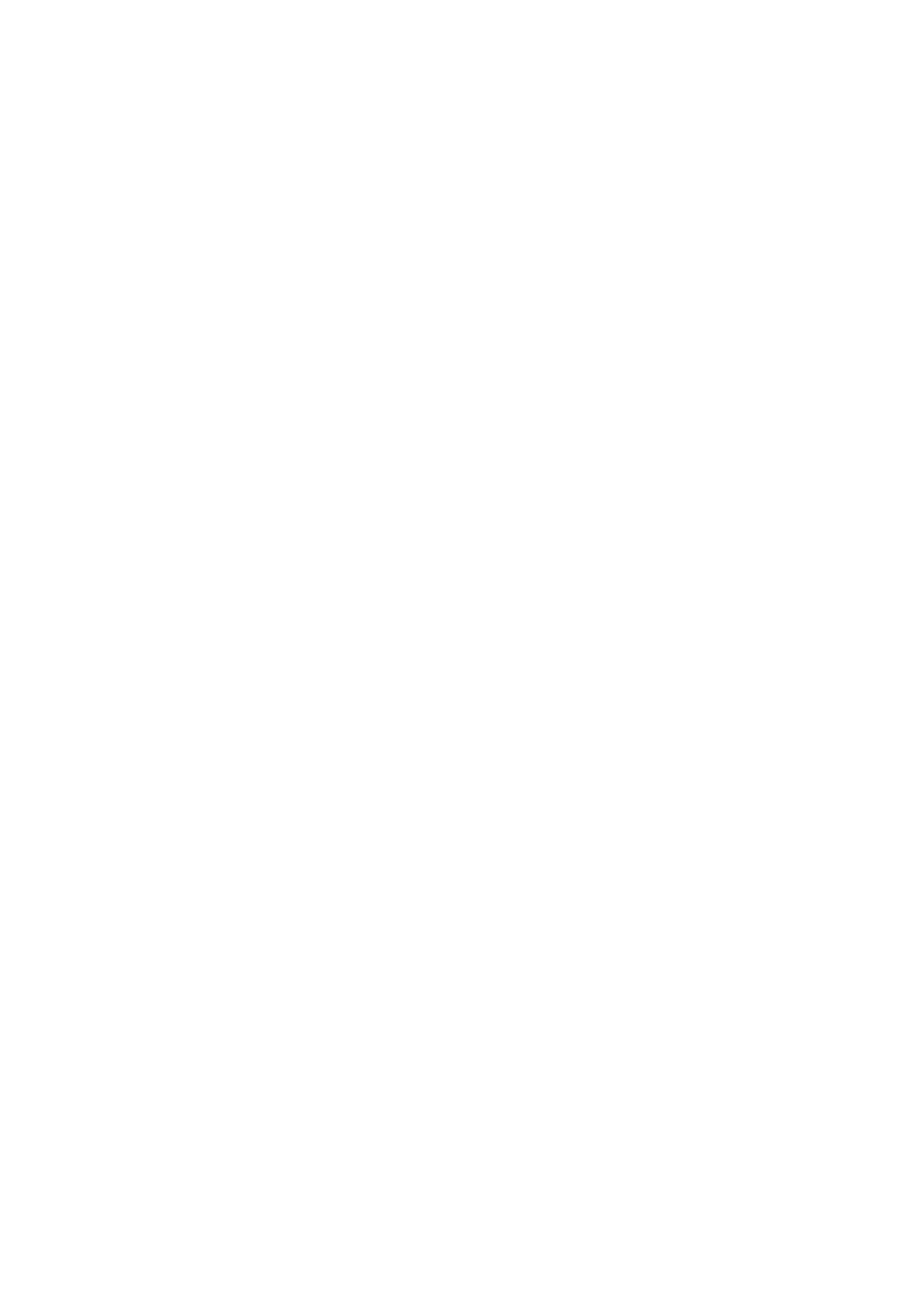# Table of Contents

| Benchmarking Aggression Identification in Social Media                                                                                                                                        |
|-----------------------------------------------------------------------------------------------------------------------------------------------------------------------------------------------|
| RiTUAL-UH at TRAC 2018 Shared Task: Aggression Identification<br>Niloofar Safi Samghabadi, Deepthi Mave, Sudipta Kar and Thamar Solorio12                                                     |
| <b>IRIT at TRAC 2018</b>                                                                                                                                                                      |
| Fully Connected Neural Network with Advance Preprocessor to Identify Aggression over Facebook and<br>Twitter<br>Kashyap Raiyani, Teresa Gonçalves, Paulo Quaresma and Vitor Beires Nogueira28 |
| Cyberbullying Intervention Based on Convolutional Neural Networks                                                                                                                             |
| <b>LSTMs with Attention for Aggression Detection</b>                                                                                                                                          |
| TRAC-1 Shared Task on Aggression Identification: IIT(ISM)@COLING'18<br>Ritesh Kumar, Guggilla Bhanodai, Rajendra Pamula and Maheshwar Reddy Chennuru  58                                      |
| An Ensemble Approach for Aggression Identification in English and Hindi Text                                                                                                                  |
| Aggression Identification and Multi Lingual Word Embeddings                                                                                                                                   |
| A K-Competitive Autoencoder for Aggression Detection in Social Media Text                                                                                                                     |
| Aggression Detection in Social Media: Using Deep Neural Networks, Data Augmentation, and Pseudo<br>Labeling                                                                                   |
| Identifying Aggression and Toxicity in Comments using Capsule Network                                                                                                                         |
| Degree based Classification of Harmful Speech using Twitter Data                                                                                                                              |
| Aggressive Language Identification Using Word Embeddings and Sentiment Features                                                                                                               |
| <b>Aggression Detection in Social Media using Deep Neural Networks</b>                                                                                                                        |
| Merging Datasets for Aggressive Text Identification<br>Paula Fortuna, José Ferreira, Luiz Pires, Guilherme Routar and Sérgio Nunes 128                                                        |
| Cyberbullying Detection Task: the EBSI-LIA-UNAM System (ELU) at COLING'18 TRAC-1<br>Ignacio Arroyo-Fernández, Dominic Forest, Juan-Manuel Torres-Moreno, Mauricio Carrasco-Ruiz,              |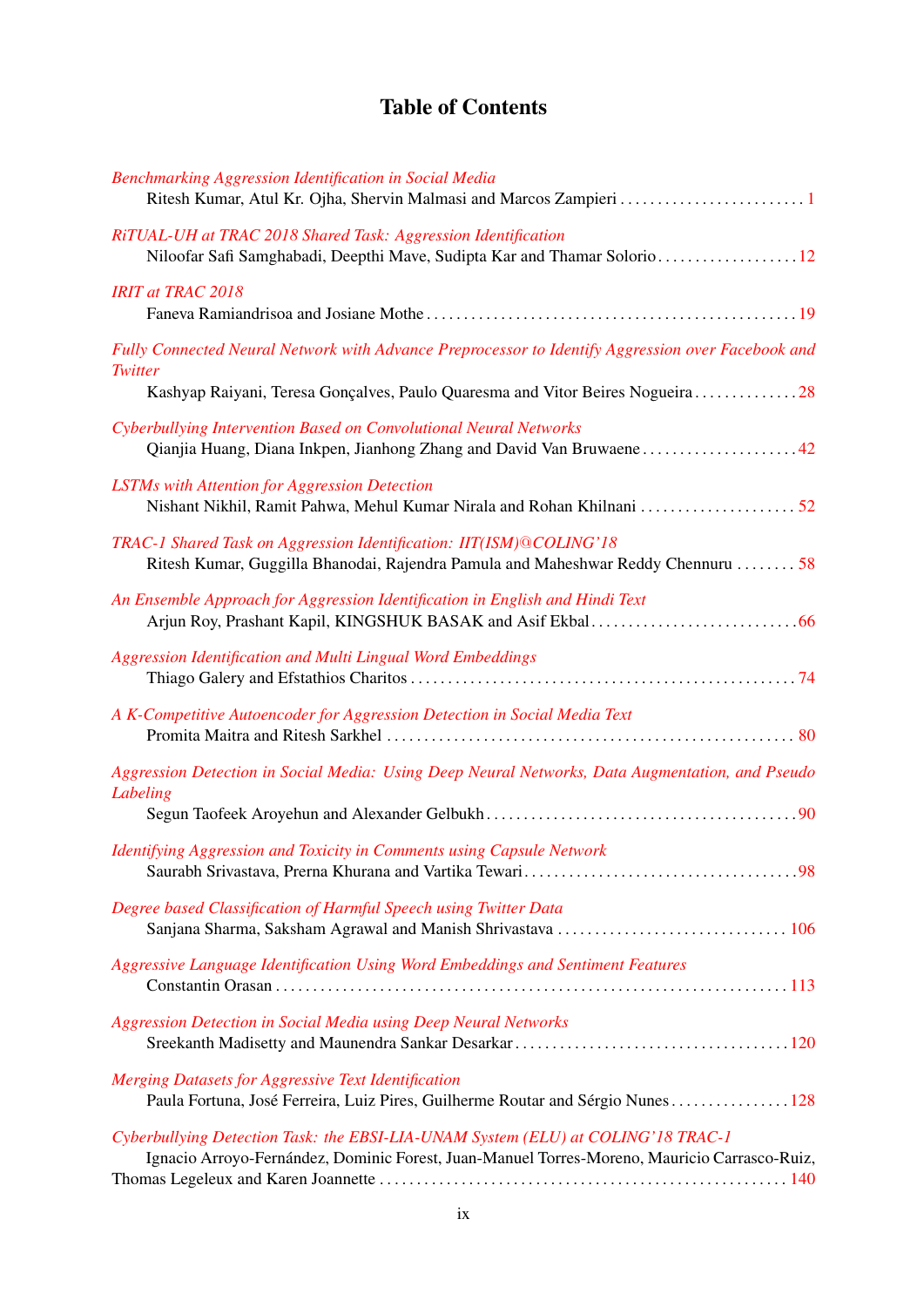| Aggression Identification Using Deep Learning and Data Augmentation                                                                                                                     |  |
|-----------------------------------------------------------------------------------------------------------------------------------------------------------------------------------------|--|
| Cyber-aggression Detection using Cross Segment-and-Concatenate Multi-Task Learning from Text<br>Ahmed Husseini Orabi, Mahmoud Husseini Orabi, Qianjia Huang, Diana Inkpen and David Van |  |
| Delete or not Delete? Semi-Automatic Comment Moderation for the Newsroom                                                                                                                |  |
| <b>Textual Aggression Detection through Deep Learning</b>                                                                                                                               |  |
| Combining Shallow and Deep Learning for Aggressive Text Detection                                                                                                                       |  |
| Filtering Aggression from the Multilingual Social Media Feed                                                                                                                            |  |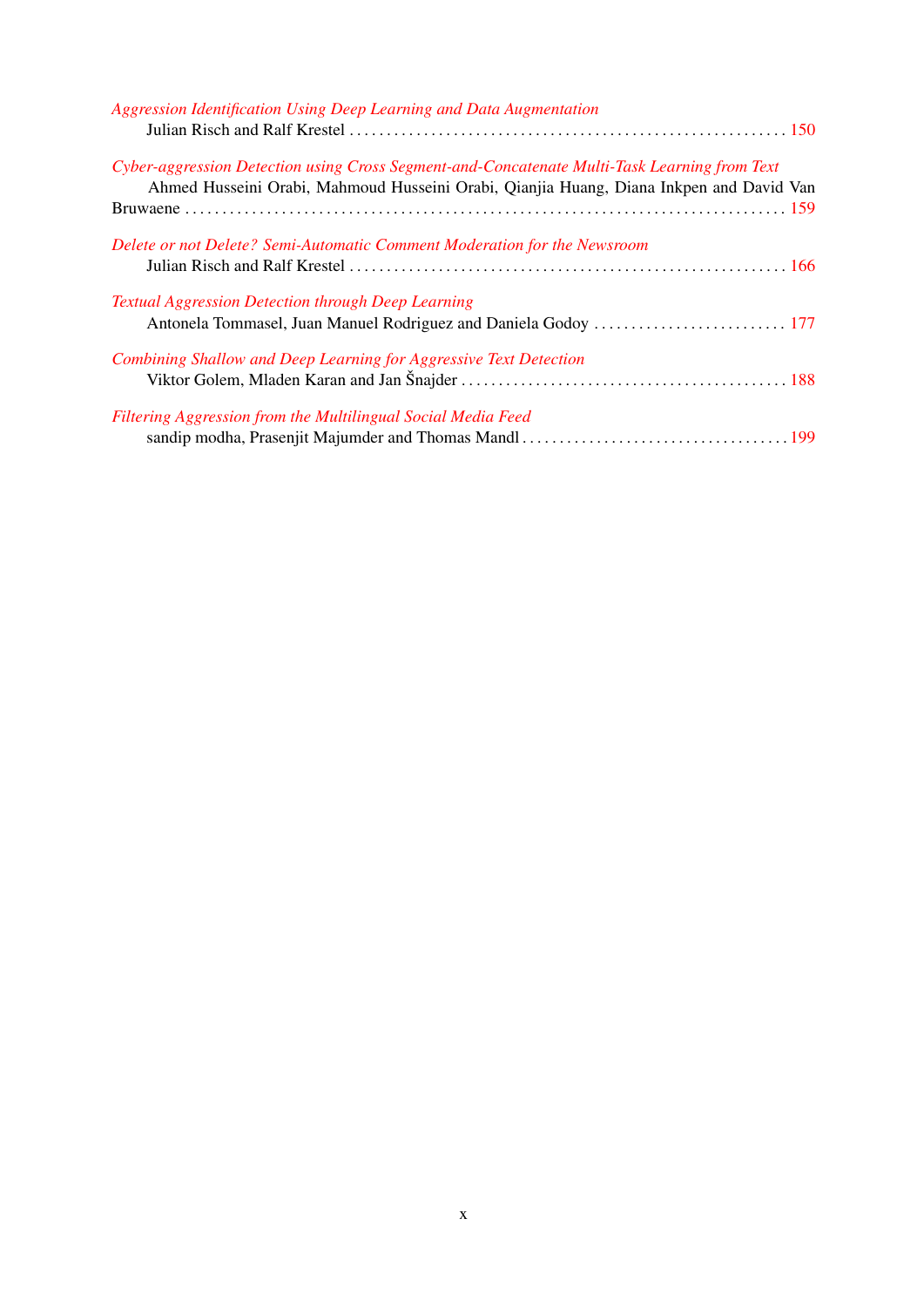## Conference Program

Saturday August 25, 2018

### 9:00–10:30 Inaugural Session

- 9:00–9:10 *Welcome by Workshop Chairs*
- 9:10–9:30 *[Benchmarking Aggression Identification in Social Media](#page-0-0)* Ritesh Kumar, Atul Kr. Ojha, Shervin Malmasi and Marcos Zampieri
- 9:30–10:30 *Keynote Talk* Rada Mihalcea, University of Michigan, USA
- 10:30–11:00 *Coffee Break*

#### 11:00–12:30 Poster Session

*[RiTUAL-UH at TRAC 2018 Shared Task: Aggression Identification](#page-0-0)* Niloofar Safi Samghabadi, Deepthi Mave, Sudipta Kar and Thamar Solorio

*[IRIT at TRAC 2018](#page-0-0)* Faneva Ramiandrisoa and Josiane Mothe

*[Fully Connected Neural Network with Advance Preprocessor to Identify Aggression](#page-0-0) [over Facebook and Twitter](#page-0-0)* Kashyap Raiyani, Teresa Gonçalves, Paulo Quaresma and Vitor Beires Nogueira

*[Cyberbullying Intervention Based on Convolutional Neural Networks](#page-0-0)* Qianjia Huang, Diana Inkpen, Jianhong Zhang and David Van Bruwaene

*[LSTMs with Attention for Aggression Detection](#page-0-0)* Nishant Nikhil, Ramit Pahwa, Mehul Kumar Nirala and Rohan Khilnani

*[TRAC-1 Shared Task on Aggression Identification: IIT\(ISM\)](#page-0-0)*@*COLING'18* Ritesh Kumar, Guggilla Bhanodai, Rajendra Pamula and Maheshwar Reddy Chennuru

*[An Ensemble Approach for Aggression Identification in English and Hindi Text](#page-0-0)* Arjun Roy, Prashant Kapil, KINGSHUK BASAK and Asif Ekbal

*[Aggression Identification and Multi Lingual Word Embeddings](#page-0-0)* Thiago Galery and Efstathios Charitos

*[A K-Competitive Autoencoder for Aggression Detection in Social Media Text](#page-0-0)* Promita Maitra and Ritesh Sarkhel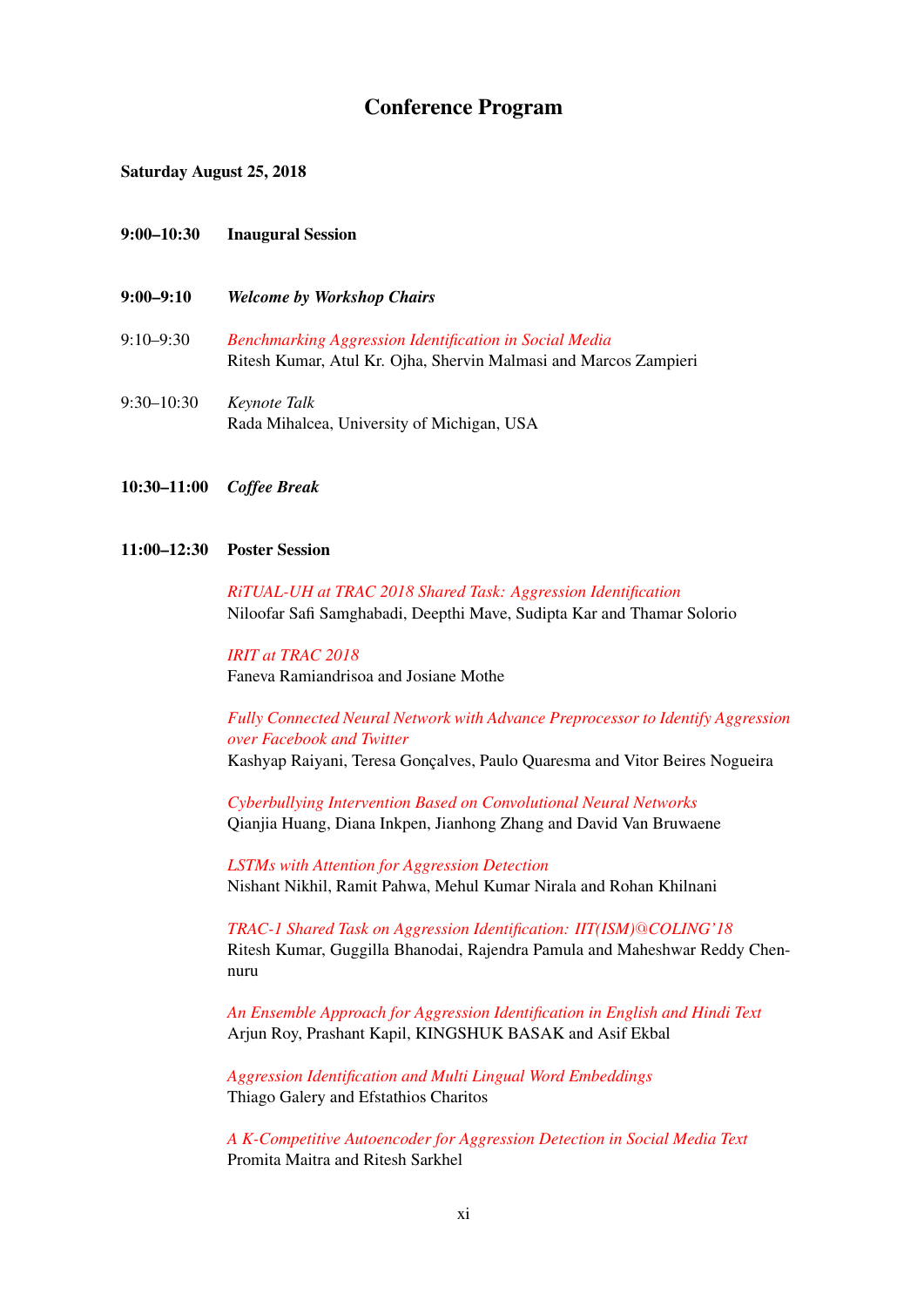*[Aggression Detection in Social Media: Using Deep Neural Networks, Data Aug](#page-0-0)[mentation, and Pseudo Labeling](#page-0-0)* Segun Taofeek Aroyehun and Alexander Gelbukh

*[Identifying Aggression and Toxicity in Comments using Capsule Network](#page-0-0)* Saurabh Srivastava, Prerna Khurana and Vartika Tewari

*[Degree based Classification of Harmful Speech using Twitter Data](#page-0-0)* Sanjana Sharma, Saksham Agrawal and Manish Shrivastava

*[Aggressive Language Identification Using Word Embeddings and Sentiment Fea](#page-0-0)[tures](#page-0-0)* Constantin Orasan

### 12:30–13:50 *Lunch Break*

### 13:50–15:55 Paper Session I

- 13:50–14:15 *[Aggression Detection in Social Media using Deep Neural Networks](#page-0-0)* Sreekanth Madisetty and Maunendra Sankar Desarkar
- 14:15–14:40 *[Merging Datasets for Aggressive Text Identification](#page-0-0)* Paula Fortuna, José Ferreira, Luiz Pires, Guilherme Routar and Sérgio Nunes
- 14:40–15:05 *[Cyberbullying Detection Task: the EBSI-LIA-UNAM System \(ELU\) at COLING'18](#page-0-0) [TRAC-1](#page-0-0)* Ignacio Arroyo-Fernández, Dominic Forest, Juan-Manuel Torres-Moreno, Mauricio Carrasco-Ruiz, Thomas Legeleux and Karen Joannette
- 15:05–15:30 *[Aggression Identification Using Deep Learning and Data Augmentation](#page-0-0)* Julian Risch and Ralf Krestel
- 15:30–15:55 *[Cyber-aggression Detection using Cross Segment-and-Concatenate Multi-Task](#page-0-0) [Learning from Text](#page-0-0)* Ahmed Husseini Orabi, Mahmoud Husseini Orabi, Qianjia Huang, Diana Inkpen and David Van Bruwaene

### 15:55–16:20 *Coffee Break*